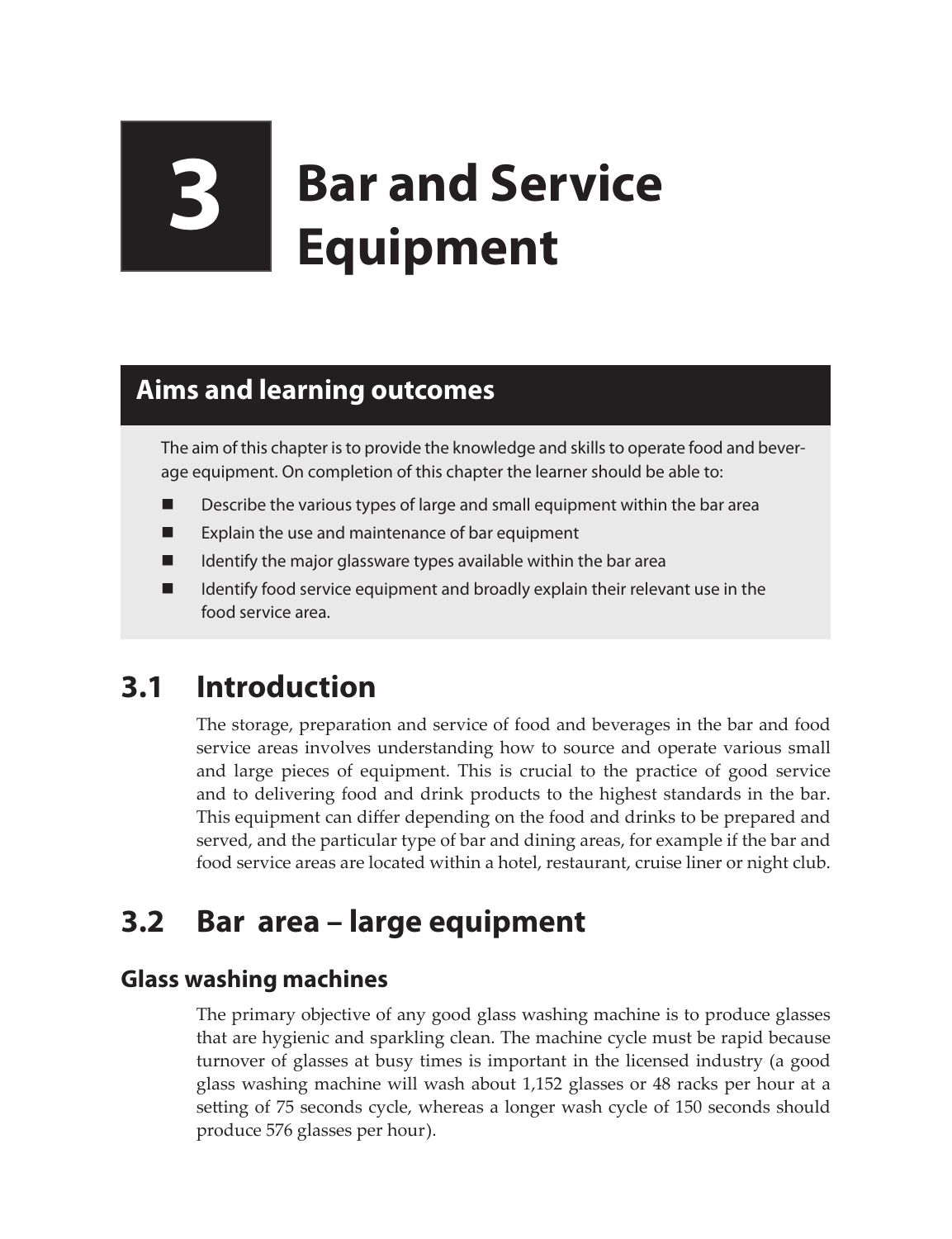#### **Glass washing machine, best practices:**

- $\blacksquare$  Never leave glasses to dry in the glass washing machine
- Maintain correct water temperature and sufficient detergent levels dispensed in the correct amounts
- Glass washing machines can be adjusted to suit your bar, for example water hardness, water pressure, chemical dosage
- Clean the machine and clear any blockages at the water jets, filter and rinse bars
- Wash glasses that have been used for dairy products, including specialist coffees, separately
- Do not wash trays, food containers or cutlery in the glass washing machine
- Never remove glasses from the machine before it has finished its full wash and rinse programme.

### **Ice making machines and ice purity**

Ice is one of the most important ingredients in the bar industry. Ice must be clean and fresh and free of any flavour save water.

Modern ice making machines are self-cleaning and you can program the machine electronically to change its output based on daily and seasonal demands. These refrigerated machines are usually made of rustproof materials (stainless steel or heavy duty plastic) they contain a pump inside which circulates the water from a tank. Premium icemakers always contain a good filtration system, to ensure pure water and minimal build-up of chlorine and minerals found in most drinking water. The water runs through tubing to a freezer assembly, which freezes it into a single sheet of ice. The frozen sheet is then forced through a screen to produce ice cubes, or crushed to produce crushed ice. Different types of screens produce different sizes and shapes of ice cubes. Each machine however makes only one type and size of ice, but in some modern machines you can adjust cube size. When the ice is made, it is dumped into a storage bin where it is cool and fresh. This minimizes broad surface to surface contact with adjacent cubes in the bin, such as with square cubes, which can result in cubes freezing together in clusters. When the bin fills to capacity, a sensor inside the bin stops the ice making process until there is room to make and store more fresh ice. The main decisions affecting the icemaker's production are: available space - the warmer the air around it and the warmer the water it is fed, the less ice it will produce; heat generation in the bar; how many areas it will serve; ventilation; sanitation standards of the located area.

#### **Types of ice**

Ice can be crushed, shaved, cracked, or cubed, depending on the food or drinks it is intended to assist. The more ice you use in a drink, the cooler the drink will be, but remember that too much ice will also dilute a drink. This is particularly true of crushed ice. Other factors to consider are: